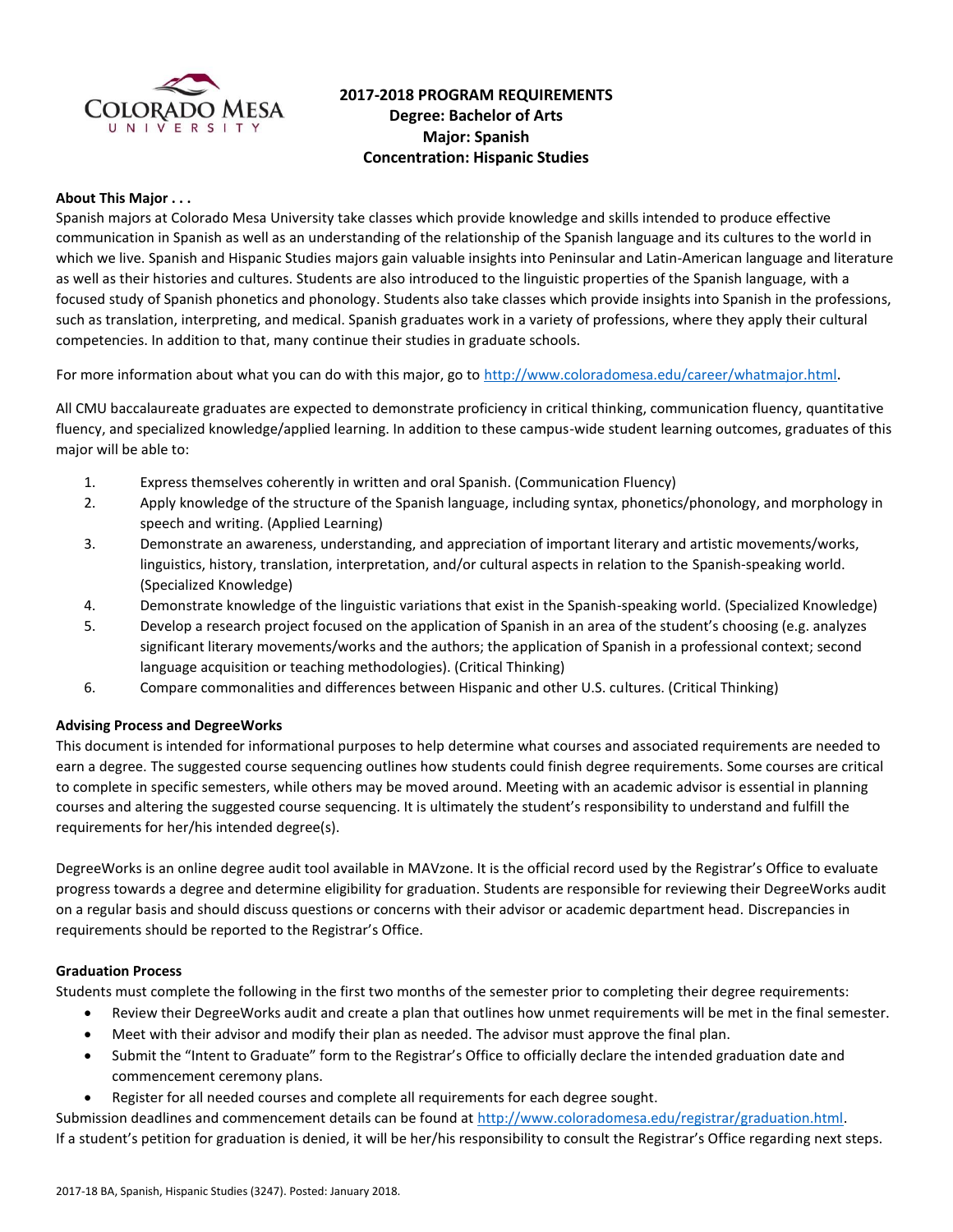## **INSTITUTIONAL DEGREE REQUIREMENTS**

The following institutional degree requirements apply to all CMU baccalaureate degrees. Specific programs may have different requirements that must be met in addition to institutional requirements.

- 120 semester hours minimum.
- Students must complete a minimum of 30 of the last 60 hours of credit at CMU, with at least 15 semester hours in major discipline courses numbered 300 or higher.
- 40 upper-division credits (an alternative credit limit applies to the Bachelor of Applied Science degree).
- 2.00 cumulative GPA or higher in all CMU coursework.
- A course may only be used to fulfill one requirement for each degree/certificate.
- No more than six semester hours of independent study courses can be used toward the degree.
- Non-traditional credit, such as advanced placement, credit by examination, credit for prior learning, cooperative education and internships, cannot exceed 30 semester credit hours for a baccalaureate degree; A maximum of 15 of the 30 credits may be for cooperative education, internships, and practica.
- Pre-collegiate courses (usually numbered below 100) cannot be used for graduation.
- Capstone exit assessment/projects (e.g., Major Field Achievement Test) requirements are identified under Program-Specific Degree Requirements.
- The Catalog Year determines which program sheet and degree requirements a student must fulfill in order to graduate. Visit with your advisor or academic department to determine which catalog year and program requirements you should follow.
- See "Requirements for Undergraduate Degrees and Certificates" in the catalog for a complete list of graduation requirements.

## **PROGRAM-SPECIFIC DEGREE REQUIREMENTS**

- 3.00 cumulative GPA or higher in coursework toward the major content area.
- Must receive a grade of "C" or better in all foundation and major requirements.
- Any combination of FLAS 212, 301, 302, and 303 may also be used to satisfy the requirements of a major in which there exists a foreign language requirement.
- FLAV 496, FLAS 422, FLAS 424, and topics courses may be taken more than once as long as the title/content of each course differs. Permission may be required to take some Topics courses. Check with the professor. FLAV courses count for the Spanish major only when taught in Spanish and as approved by your advisor.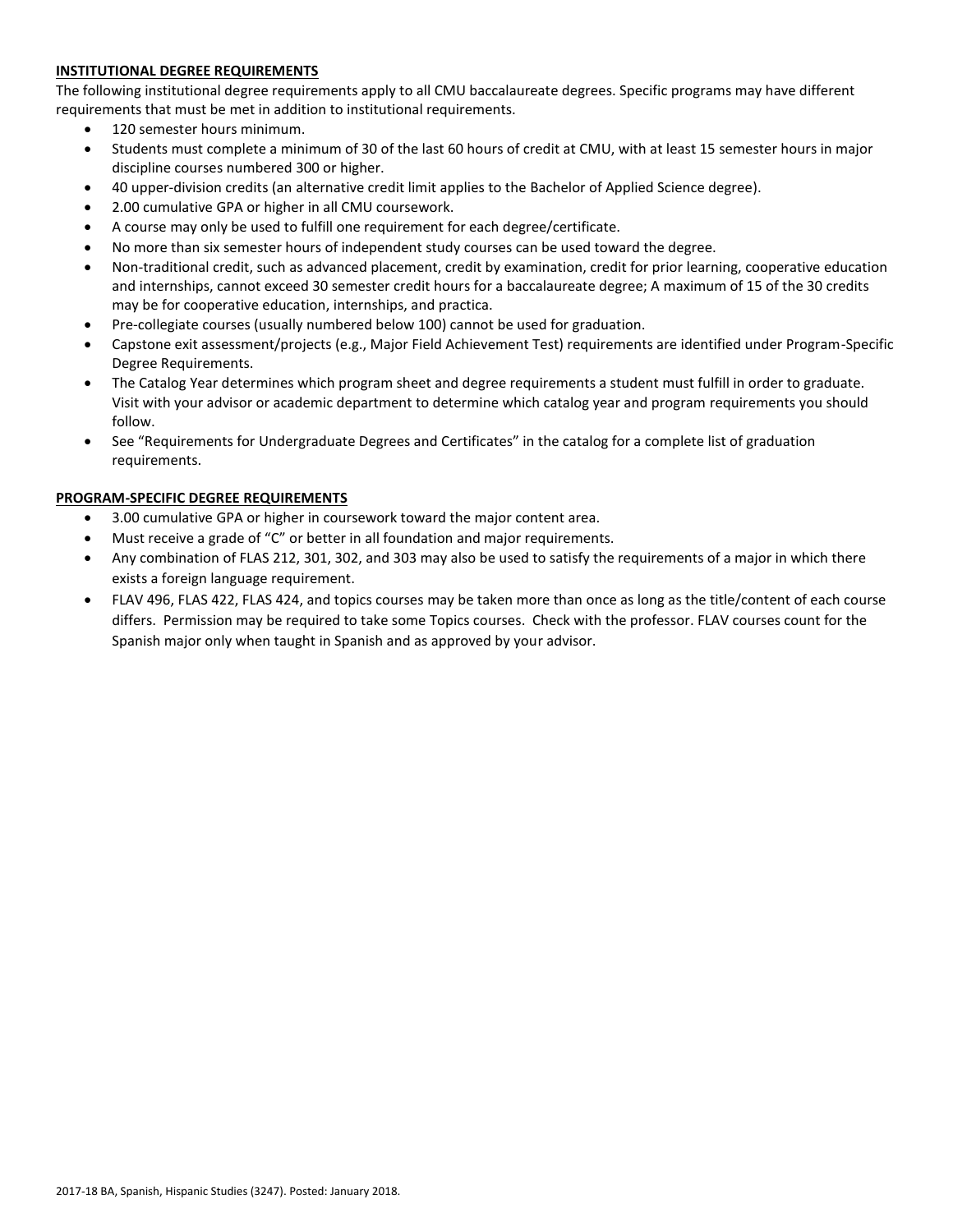## **ESSENTIAL LEARNING REQUIREMENTS** (31 semester hours)

See the current catalog for a list of courses that fulfill the requirements below. If a course is an Essential Learning option and a requirement for your major, you must use it to fulfill the major requirement and make a different selection for the Essential Learning requirement.

**English** (6 semester hours, must receive a grade of "C" or better and must be completed by the time the student has 60 semester hours.)

- ENGL 111 English Composition (3)
- ENGL 112 English Composition (3)

**Mathematics** (3 semester hours, must receive a grade of "C" or better, must be completed by the time the student has 60 semester hours.)

MATH 110 - College Mathematics (3) or higher

### **Humanities** (3 semester hours)

 $\Box$  Select one Humanities course (3)

### **Social and Behavioral Sciences** (6 semester hours)

- $\Box$  Select one Social and Behavioral Sciences course (3)
- $\square$  Select one Social and Behavioral Sciences course (3)

## **Natural Sciences** (7 semester hours, one course must include a lab)

- $\square$  Select one Natural Sciences course (3)
- $\Box$  Select one Natural Sciences course with a lab (4)

## **History** (3 semester hours)

 $\Box$  Select one History course (3)

## **Fine Arts** (3 semester hours)

 $\Box$  Select one Fine Arts course (3)

## **OTHER LOWER-DIVISION REQUIREMENTS**

**Wellness Requirement** (2 semester hours)

- $\Box$  KINE 100 Health and Wellness (1)
- $\Box$  Select one Activity course (1)

## **Essential Learning Capstone** (4 semester hours)

Essential Learning Capstone must be taken after completion of the Essential Learning English and Mathematics requirements, and when a student has earned between 45 and 75 hours.

- ESSL 290 Maverick Milestone (3)
- $\square$  ESSL 200 Essential Speech (1)

## **FOUNDATION COURSES** (6 semester hours, must earn a "C" or better in each course)

Two consecutive classes in the same foreign language. Dependent incoming Spanish proficiency level, either FLAS 111 & FLAS 112 or FLAS 211 & FLAS 213 are strongly recommended as these are prerequisites for other courses required for completion of this degree. FLAS 114 & 115 will NOT fulfill this requirement.

 \_\_\_\_\_\_\_\_\_\_\_\_\_\_\_\_\_\_\_\_\_\_\_\_\_\_\_\_\_\_\_\_\_\_\_\_\_\_\_\_\_\_\_\_\_\_\_\_\_\_\_\_\_\_\_\_\_\_\_\_  $\Box$   $\underline{\hspace{1cm}}$   $\underline{\hspace{1cm}}$   $\underline{\hspace{1cm}}$   $\underline{\hspace{1cm}}$   $\overline{\hspace{1cm}}$   $\overline{\hspace{1cm}}$   $\overline{\hspace{1cm}}$   $\overline{\hspace{1cm}}$   $\overline{\hspace{1cm}}$   $\overline{\hspace{1cm}}$   $\overline{\hspace{1cm}}$   $\overline{\hspace{1cm}}$   $\overline{\hspace{1cm}}$   $\overline{\hspace{1cm}}$   $\overline{\hspace{1cm}}$   $\overline{\hspace{1cm}}$   $\overline{\hspace{1$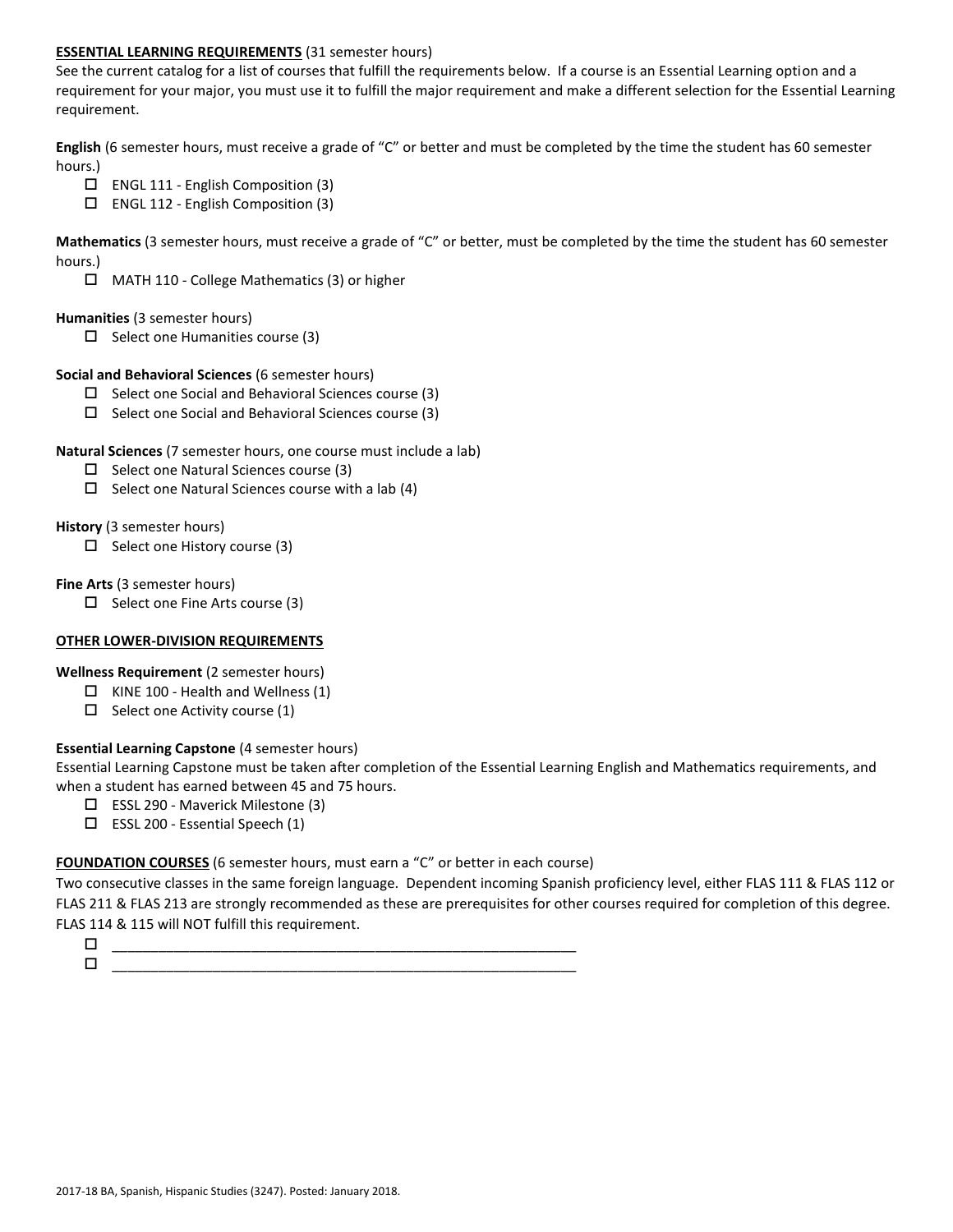## **BA, SPANISH, HISPANIC STUDIES REQUIREMENTS** (42 semester hours, must pass all courses with a grade of "C" or higher)

**Spanish Core** (30 semester hours)

- $\Box$  FLAS 300 Spanish Composition and Grammar (3)
- FLAS 304 Advanced Oral Production and Composition (3)
- FLAS 305 Advanced Spanish Grammar and Spanish English Contrasts (3)
- FLAS 311 History and Culture of Spain (3)
- $\Box$  FLAS 312 History and Culture of Latin America (3)
- $\Box$  FLAS 323 Introduction to Hispanic Literature I (3)
- $\square$  FLAS 324 Introduction to Hispanic Literature II (3)
- $\Box$  FLAS 341 Introduction to Hispanic Linguistics (3)
- FLAS 441 Applied Phonetics and Phonology (3)
- $\Box$  FLAS 498 Spanish Practicum (3)

**Hispanic Studies** (3 semester hours)

 $\Box$  One of the following courses: FLAS 424 - Advanced Hispanic Literature (3)

FLAS 446 - Spanish Language Variation (3)

**Applied Studies** (3 semester hours)

 $\Box$  One of the following courses:

FLAS 431 - Spanish for Medical and Social Services (3)

- FLAS 433 Spanish for the Professions (3)
- FLAS 434 Introduction to Translation (3)
- FLAS 435 Introduction to Interpreting (3)

**Restricted Electives** (6 semester hours)

Select two additional 300- or 400-level FLAS or FLAV courses:

| ______________                                          |  |
|---------------------------------------------------------|--|
| _______________<br>_________<br>_____<br>________<br>__ |  |
|                                                         |  |

**GENERAL ELECTIVES** (All college level courses appearing on your final transcript, not listed above that will bring your total semester hours to 120 hours. 35 semester hours.)

| _________ |
|-----------|
|           |
|           |
|           |
|           |
|           |
|           |